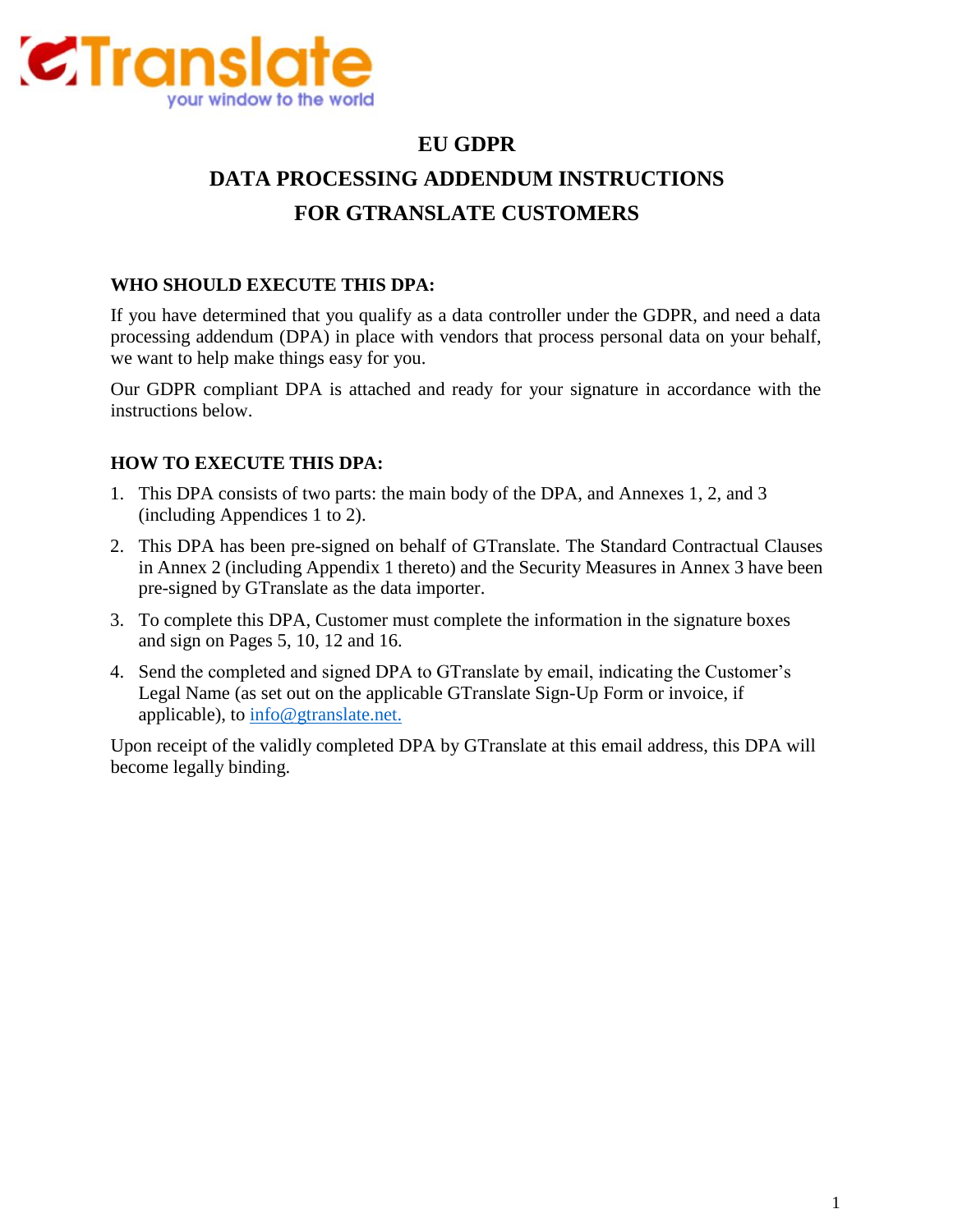#### **EU GDPR**

#### **DATA PROCESSING ADDENDUM (***Version June 2018***)**

This Data Processing Addendum **("DPA")**, forms part of the GTranslate Terms of Service (available at https://gtranslate.io/terms), or other written or electronic agreement, by and between GTranslate, Inc. ("**GTranslate**") and the undersigned customer of GTranslate ("**Customer**") for certain translation, and/or other website services (collectively, the "**Service**") provided by GTranslate. Each of Customer and GTranslate may be referred to herein as a "**party**" and together as the "**parties**."

In connection with the Service, the parties anticipate that GTranslate may process outside of the European Economic Area ("**EEA**") and United Kingdom, certain Personal Data in respect of which the Customer or any member of the Customer Group may be a data controller or data processor, as applicable, under applicable EU Data Protection Laws.

The parties have agreed to enter into this DPA in order to ensure that adequate safeguards are put in place with respect to the protection of such Personal Data as required by EU Data Protection Laws.

## **HOW TO EXECUTE THIS DPA:**

- 1. This DPA consists of two parts: the main body of the DPA, and Annexes 1, 2, and 3 (including Appendices 1 to 2).
- 2. This DPA has been pre-signed on behalf of GTranslate. The Standard Contractual Clauses in Annex 2 (including Appendix 1 thereto) and the Security Measures in Annex 3 have been pre-signed by GTranslate as the data importer.
- 3. To complete this DPA, Customer must complete the information in the signature boxes and sign on Pages 5, 10, 12 and 16.
- 4. Send the completed and signed DPA to GTranslate by email, indicating the Customer's Legal Name (as set out on the applicable GTranslate Order Sign-Up or invoice, if applicable), to [info@gtranslate.io.](mailto:info@gtranslate.io.)

Upon receipt of the validly completed DPA by GTranslate at this email address, this DPA will become legally binding.

## **HOW THIS DPA APPLIES**

This DPA is an addendum to and forms part of the Terms of Service.

If the Customer entity signing this DPA is not directly engaged with GTranslate, but is instead a customer indirectly via an authorized reseller of GTranslate services, this DPA is not valid and is not legally binding. Such entity should contact the authorized reseller to discuss whether any amendment to its agreement with that reseller may be required.

#### **DATA PROCESSING TERMS**

In the course of providing the Service to Customer directly, GTranslate may Process Personal Data on behalf of Customer. GTranslate agrees to comply with the following provisions with respect to any Personal Data submitted by or for Customer to GTranslate or collected and processed by or for Customer using GTranslate's services.

The parties agree that the obligations under this DPA that are specific to the GDPR shall not apply until the GDPR has come into full force and effect.

#### **1. Definitions**

1.1 The following definitions are used in this DPA:

- a) "**Adequate Country**" means a country or territory that is recognized under EU Data Protection Laws as providing adequate protection for Personal Data;
- b) "**Affiliate**" means, with respect to a party, any corporate entity that, directly or indirectly, Controls, is Controlled by, or is under Common Control with such party (but only for so long as such Control exists);
- c) "**Customer Group**" means Customer and any of its Affiliates established and/or doing business in the EEA, or United Kingdom;
- d) "**EU Data Protection Laws**" means all laws and regulations of the European Union, the European Economic Area, their member states, and the United Kingdom, applicable to the processing of Personal Data under the Terms of Service, including (where applicable) the GDPR;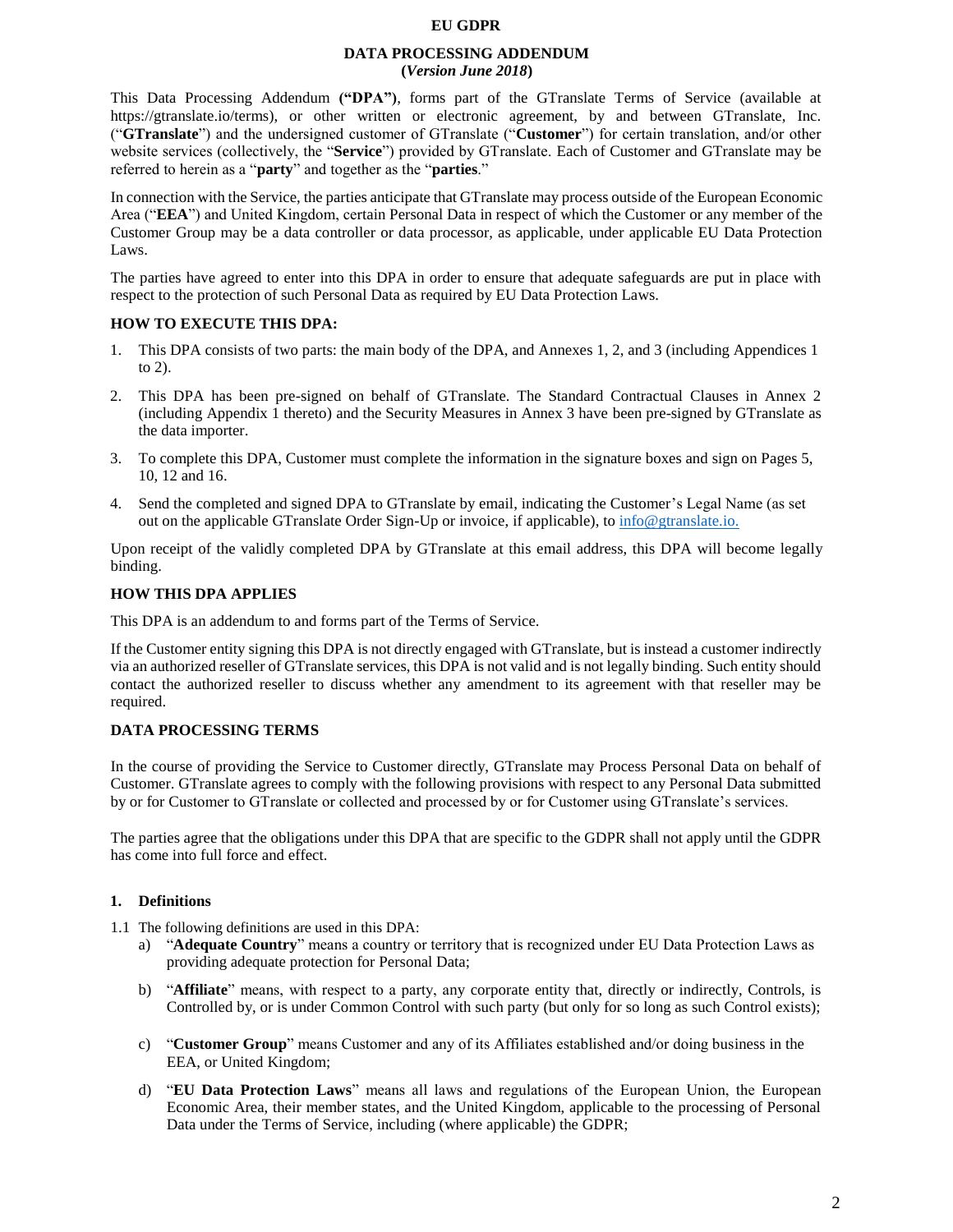- e) "**GDPR**" means the General Data Protection Regulation (Regulation (EU) 2016/679 of the European Parliament and of the Council of 27 April 2016 on the protection of natural persons with regard to the processing of personal data and on the free movement of such data);
- f) "**Personal Data**" means all data which is defined as '*personal data'* under EU Data Protection Laws and to which EU Data Protection Laws apply and which is provided by the Customer to GTranslate, and accessed, stored or otherwise processed by GTranslate as a data processor as part of its provision of the Service to Customer; and
- g) "**processing**", "**data controller**", "**data subject**", "**supervisory authority**" and "**data processor**" shall have the meanings ascribed to them in EU Data Protection Laws.
- 1.2 An entity "**Controls**" another entity if it: (a) holds a majority of the voting rights in it; (b) is a member or shareholder of it and has the right to remove a majority of its board of directors or equivalent managing body; (c) is a member or shareholder of it and controls alone or pursuant to an agreement with other shareholders or members, a majority of the voting rights in it; or (d) has the right to exercise a dominant influence over it pursuant to its constitutional documents or pursuant to a contract; and two entities are treated as being in "**Common Control**" if either controls the other (directly or indirectly) or both are controlled (directly or indirectly) by the same entity.

## **2. Status of the parties**

- 2.1 The type of Personal Data processed pursuant to this DPA and the subject matter, duration, nature and purpose of the processing, and the categories of data subjects, are as described in Annex 1.
- 2.2 Each party warrants in relation to Personal Data that it will comply (and will procure that any of its personnel comply and use commercially reasonable efforts to procure that its sub-processors comply), with EU Data Protection Laws. As between the parties, the Customer shall have sole responsibility for the accuracy, quality, and legality of Personal Data and the means by which the Customer acquired Personal Data.
- 2.3 In respect of the parties' rights and obligations under this DPA regarding the Personal Data, the parties hereby acknowledge and agree that the Customer is the data controller or processor, and GTranslate is the data processor or sub-processor, as applicable, and accordingly GTranslate agrees that it shall process all Personal Data in accordance with its obligations pursuant to this DPA.
- 2.4 If Customer is a data processor, Customer warrants to GTranslate that Customer's instructions and actions with respect to the Personal Data, including its appointment of GTranslate as another processor and concluding the standard contractual clauses (Annex 2), have been authorized by the relevant controller.
- 2.5 Where and to the extent that GTranslate processes data which is defined as '*personal data'* under EU Data Protection Laws as a data controller as set out in GTranslate Terms of Service available at [https://gtranslate.io/terms, G](https://www.cloudflare.com/security-policy/)Translate will comply with applicable EU Data Protection Laws in respect of that processing
- 2.6 Each party shall appoint an individual within its organization authorized to respond from time to time to enquiries regarding the Personal Data and each party shall deal with such enquiries promptly.

## **3. GTranslate obligations**

- 3.1 With respect to all Personal Data, GTranslate warrants that it shall:
	- (a) only process Personal Data in order to provide the Service, and shall act only in accordance with: (i) this DPA, (ii) the Customer's written instructions as represented by the Terms of Service and this DPA, and (iii) as required by applicable laws;
	- (b) upon becoming aware, inform the Customer if, in GTranslate's opinion, any instructions provided by the Customer under clause 3.1(a) infringe the GDPR;
	- (c) implement appropriate technical and organizational measures to ensure a level of security appropriate to the risks that are presented by the processing of Personal Data, in particular protection against accidental or unlawful destruction, loss, alteration, unauthorized disclosure of, or access to Personal Data. Such measures include, without limitation, the security measures set out in Annex 3;
	- (d) take reasonable steps to ensure that only authorized personnel have access to such Personal Data and that any persons whom it authorizes to have access to the Personal Data are under obligations of confidentiality;
	- (e) without undue delay after becoming aware, notify the Customer of any breach of security leading to the accidental or unlawful destruction, loss, alteration, unauthorized disclosure of, or access to,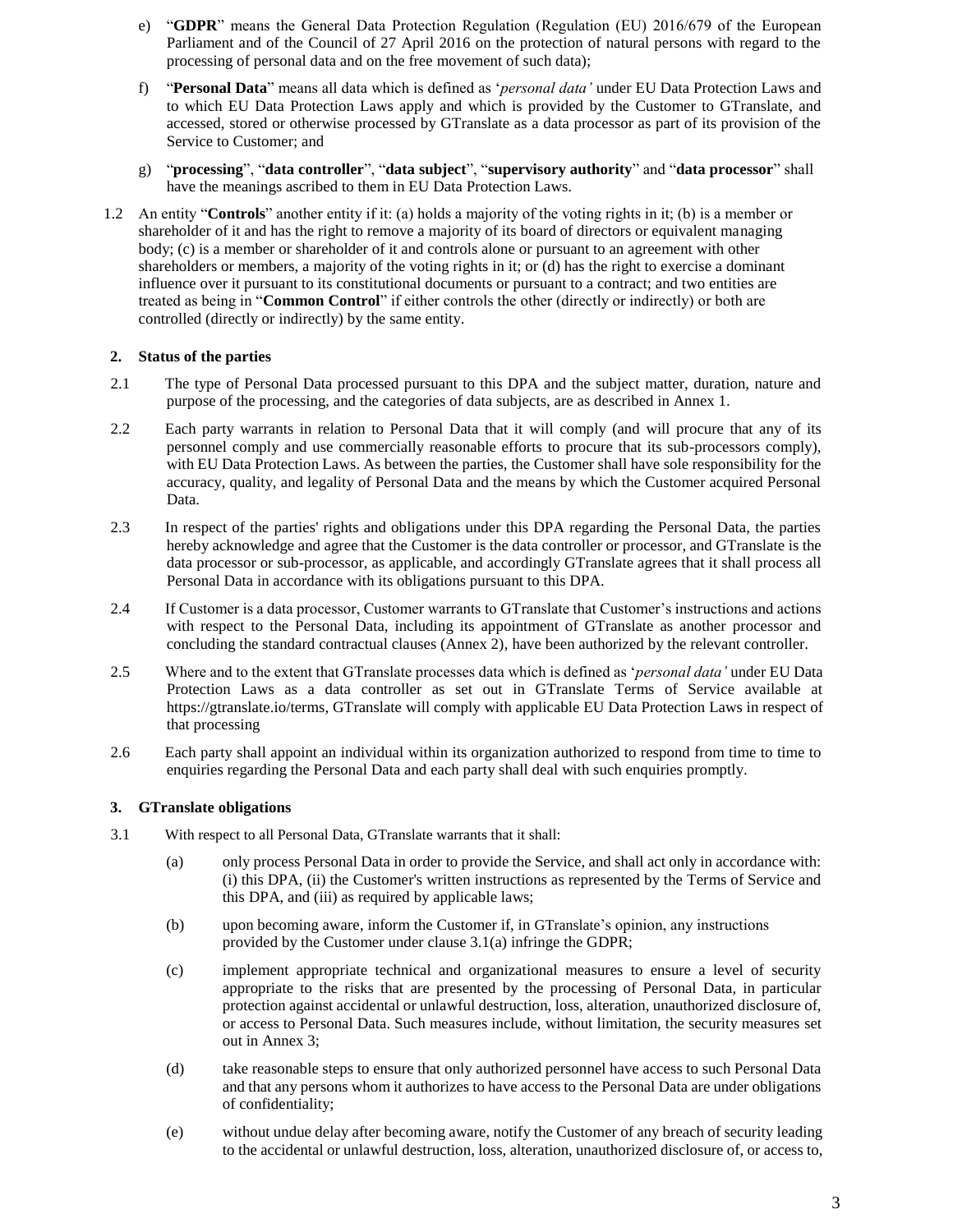Personal Data transmitted, stored or otherwise processed by GTranslate, its sub-processors, or any other identified or unidentified third party (a "**Security Breach**");

- (f) promptly provide the Customer with reasonable cooperation and assistance in respect of a Security Breach and all reasonable information in GTranslate's possession concerning such Security Breach insofar as it affects the Customer, including the following to the extent then known:
	- (i) the possible cause and consequences for the Data Subjects of the Security Breach;
	- (ii) the categories of Personal Data involved;
	- (iii) a summary of the possible consequences for the relevant data subjects;
	- (iv) a summary of the unauthorized recipients of the Personal Data; and
	- (v) the measures taken by GTranslate to mitigate any damage;
- (g) not make any public announcement about a Security Breach (a "**Breach Notice**") without the prior written consent of the Customer, unless required by applicable law;
- (h) promptly notify the Customer if it receives a request from a data subject to access, rectify or erase that individual's Personal Data, or if a data subject objects to the processing of, or makes a data portability request in respect of, such Personal Data (each a "**Data Subject Request**"). GTranslate shall not respond to a Data Subject Request without the Customer's prior written consent except to confirm that such request relates to the Customer, to which the Customer hereby agrees. To the extent that the Customer does not have the ability to address a Data Subject Request, then upon Customer's request GTranslate shall provide reasonable assistance to the Customer to facilitate such Data Subject Request to the extent able and in line with applicable law. Customer shall cover all costs incurred by GTranslate in connection with its provision of such assistance;
- (i) taking into account the nature of processing and the information available to GTranslate, provide such assistance to the Customer as the Customer reasonably requests in relation to GTranslate's obligations under EU Data Protection Laws with respect to:
	- (i) data protection impact assessments (as such term is defined in the GDPR);
	- (ii) notifications to the supervisory authority under EU Data Protection Laws and/or communications to data subjects by the Customer in response to any Security Breach; and
	- (iii) the Customer's compliance with its obligations under the GDPR with respect to the security of processing;

provided that the Customer shall cover all costs incurred by GTranslate in connection with its provision of such assistance.

## **4. Audit and records**

- 4.1 GTranslate shall, in accordance with EU Data Protection Laws, make available to the Customer such information in GTranslate's possession or control as the Customer may reasonably request with a view to demonstrating GTranslate's compliance with the obligations of data processors under EU Data Protection Law in relation to its processing of Personal Data.
- 4.2 The Customer may exercise its right of audit under EU Data Protection Laws in relation to Personal Data, through GTranslate providing:
	- (a) an audit report not older than eighteen (18) months, prepared by an independent external auditor demonstrating that GTranslate's technical and organizational measures are sufficient and in accordance with an accepted industry audit standard; and
	- (b) additional information in GTranslate's possession or control to an EU supervisory authority when it requests or requires additional information in relation to the processing of Personal Data carried out by GTranslate under this DPA.

## **5. Data transfers**

5.1 To the extent any processing of Personal Data by GTranslate takes place in any country outside the EEA (except if in an Adequate Country), the parties agree that the standard contractual clauses approved by the EU authorities under EU Data Protection Laws and set out in Annex 2 will apply in respect of that processing, and GTranslate will comply with the obligations of the 'data importer' in the standard contractual clauses and the Customer will comply with the obligations of the 'data exporter'.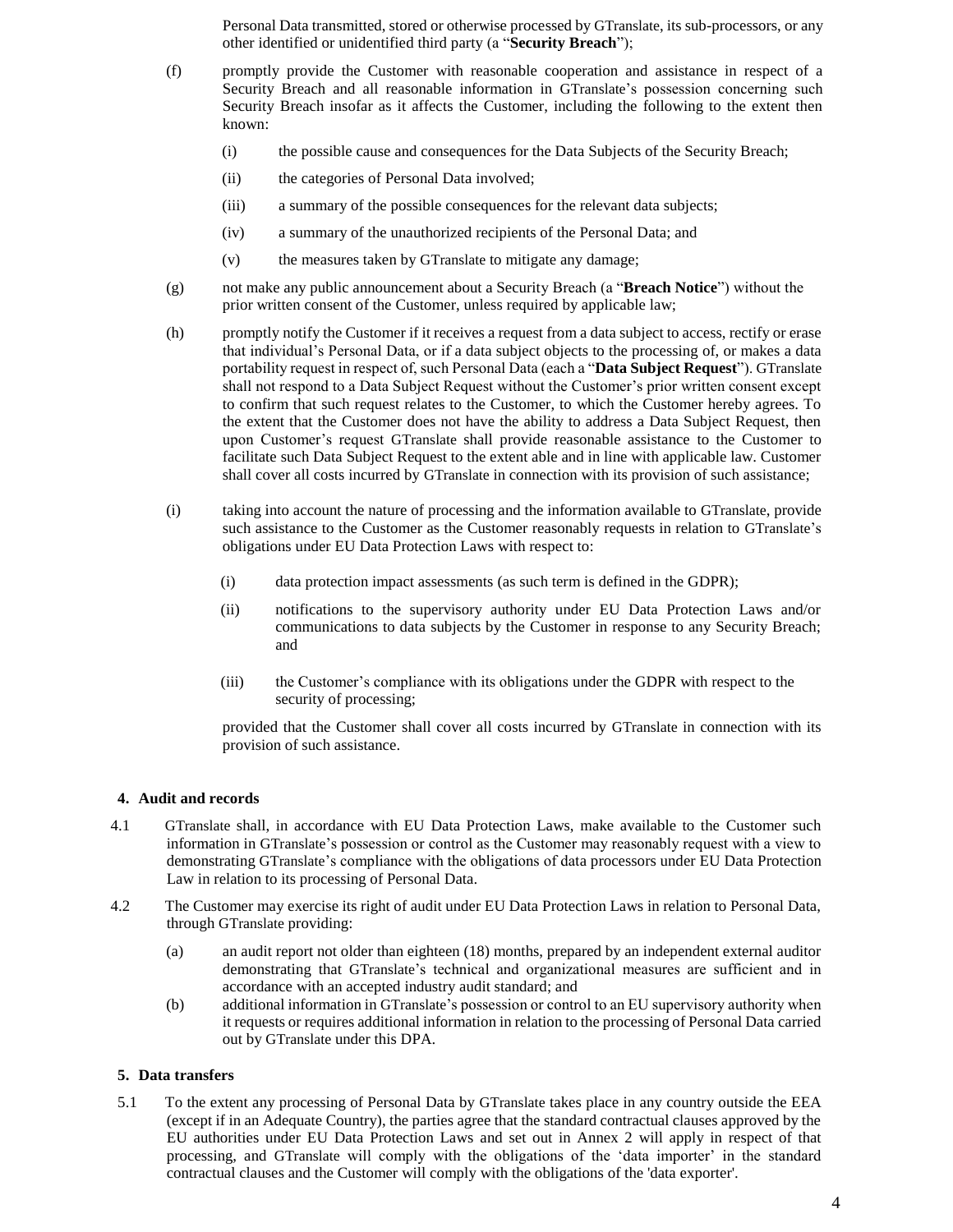- 5.2 If, in the performance of this DPA, GTranslate transfers any Personal Data to a sub-processor located outside of the EEA, GTranslate shall in advance of any such transfer ensure that a legal mechanism to achieve adequacy in respect of that processing is in place, such as:
	- (a) the requirement for GTranslate to execute or procure that the sub-processor execute to the benefit of the Customer standard contractual clauses approved by the EU authorities under EU Data Protection Laws and set out in Annex 2;
	- (b) the requirement for the sub-processor to be certified under the EU-U.S. Privacy Shield Framework; or
	- (c) the existence of any other specifically approved safeguard for data transfers (as recognised under EU Data Protection Laws) and/or a European Commission finding of adequacy.
- 5.3 The following terms shall apply to the standard contractual clauses set out in Annex 2:
	- (a) The Customer may exercise its right of audit under clause 4.1 of the standard contractual clauses as set out in, and subject to the requirements of, clause 4.2 of this DPA; and

## **6. General**

- 6.1 This DPA is without prejudice to the rights and obligations of the parties under the Terms of Service which shall continue to have full force and effect. In the event of any conflict between the terms of this DPA and the terms of the Terms of Service, the terms of this DPA shall prevail so far as the subject matter concerns the processing of Personal Data.
- 6.2 GTranslate's liability under or in connection with this DPA (including under the standard contractual clauses set out in Annex 3) is subject to the limitations on liability contained in the Terms of Service.
- 6.3 This DPA does not confer any third-party beneficiary rights, it is intended for the benefit of the parties hereto and their respective permitted successors and assigns only, and is not for the benefit of, nor may any provision hereof be enforced by, any other person.
- 6.4 This DPA is the final, complete and exclusive agreement of the parties with respect to the subject matter hereof and supersedes and merges all prior discussions and agreements between the parties with respect to such subject matter. Other than in respect of statements made fraudulently, no other representations or terms shall apply or form part of this DPA. No modification of, amendment to, or waiver of any rights under the DPA will be effective unless in writing and signed by an authorized signatory of each party. This DPA may be executed in counterparts, each of which shall be deemed to be an original, but all of which, taken together, shall constitute one and the same agreement. Each person signing below represents and warrants that he or she is duly authorized and has legal capacity to execute and deliver this DPA. Each party represents and warrants to the other that the execution and delivery of this DPA, and the performance of such party's obligations hereunder, have been duly authorized and that this DPA is a valid and legally binding agreement on each such party, enforceable in accordance with its terms.

#### (*Signature page follows*)

**IN WITNESS WHEREOF,** the parties have each caused this DPA to be signed and delivered by its duly authorized representative.

| <b>CUSTOMER:</b> |  | GTRANSLATE, INC. |                         |  |
|------------------|--|------------------|-------------------------|--|
|                  |  |                  |                         |  |
|                  |  |                  |                         |  |
|                  |  |                  |                         |  |
|                  |  |                  |                         |  |
|                  |  |                  | Edvard Ananyan          |  |
| BY               |  | BY               |                         |  |
| <b>NAME</b>      |  | <b>NAME</b>      | Edvard Ananyan          |  |
| <b>TITLE</b>     |  | <b>TITLE</b>     | <b>CEO</b>              |  |
| <b>ADDRESS</b>   |  | <b>ADDRESS</b>   | 12 E. Tadevosyan Street |  |
|                  |  |                  | Yerevan                 |  |
|                  |  |                  | 0010, Armenia           |  |
| <b>DATE</b>      |  | <b>DATE</b>      | June 20, 2018           |  |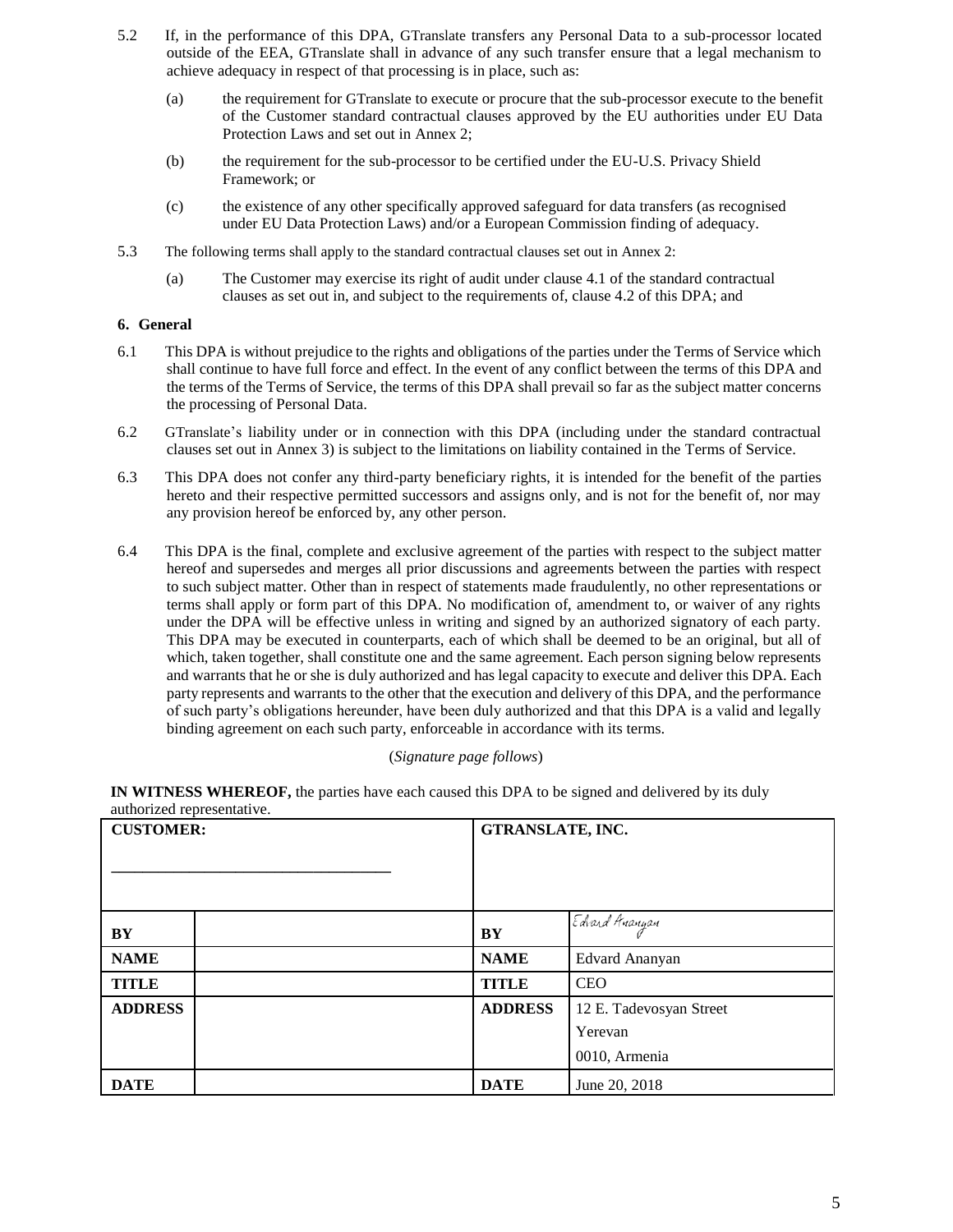## **Annex 1**

## **Details of the Personal Data and processing activities**

- (a) The personal data comprises: in relation to visitors of the Customer's online properties identification data, professional life data, personal life data, connection data, or localization data (including IP addresses). Customer, its online visitors and/or other partners may also upload content to Customer's online properties which may include personal data and special categories of data, the extent of which is determined and controlled by the Customer in its sole discretion. Such special categories of data include, but may not be limited to, information revealing racial or ethnic origins, political opinions, religious or philosophical beliefs, trade-union membership, and the processing of data concerning an individual's health or sex life.
- (b) The duration of the processing will be: until the earliest of (i) expiry/termination of the Terms of Service, or (ii) the date upon which processing is no longer necessary for the purposes of either party performing its obligations under the Terms of Service (to the extent applicable);
- (c) The processing will comprise: Processing necessary to provide the Service to Customer, pursuant to the Terms of Service ;
- (d) The purpose(s) of the processing is/ are: necessary for the provision of the Service;
- (e) Personal data may concern the following data subjects:

Prospective customers, customers, resellers, referrers, business partners, and vendors of the Customer (who are natural persons);

Employees or contact persons of the Customer's prospective customers, customers, resellers, referrers, sub-processors, business partners, and vendors (who are natural persons);

Employees, agents, advisors, and freelancers of the Customer (who are natural persons); and/or Natural persons authorized by the Customer to use the Service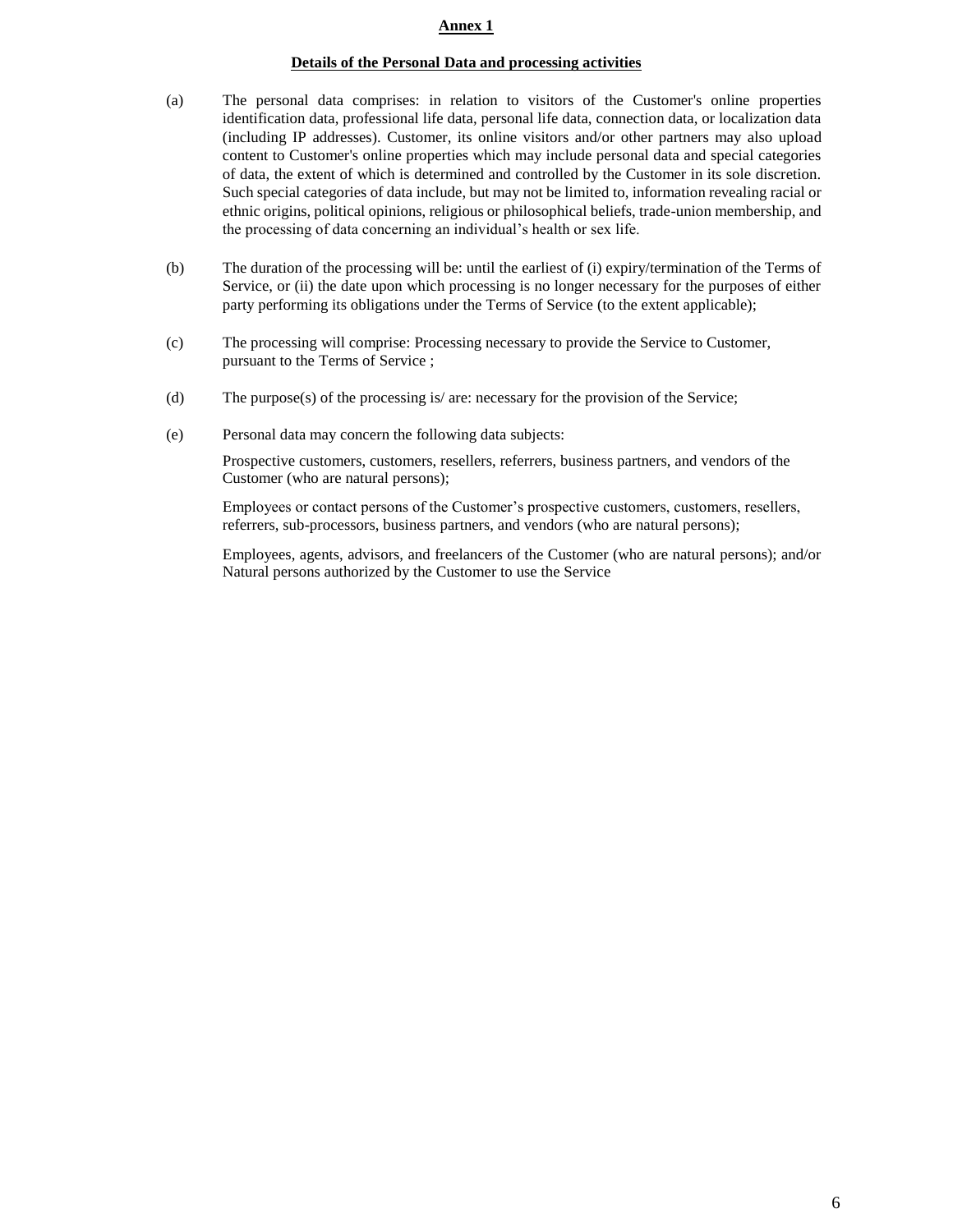## **Annex 2**

**2010 EU Model clauses extracted from 2010/87/EU Annex EU Standard Contractual Clauses for the transfer of personal data to data processors established in third countries which do not ensure an adequate level of data protection**

**-----------------------------------------------------------------------------------------------------------------------------**

## **INTRODUCTION**

Both parties have agreed on the following Contractual Clauses (the "**Clauses**") in order to adduce adequate safeguards with respect to the protection of privacy and fundamental rights and freedoms of individuals for the transfer by the data exporter to the data importer of the personal data specified in Appendix 1.

## **AGREED TERMS**

#### **1. Definitions**

For the purposes of the Clauses:

- a) "**personal data**", "**special categories of data**", "**process/processing**", "**controller**", "**processor**", "**data subject**" and "**supervisory authority**" shall have the same meaning as in EU Data Protection Laws 95/46/EC of the European Parliament and of the Council of 24 October 1995 on the protection of individuals with regard to the processing of personal data and on the free movement of such data;
- b) the "**data exporter**" means the entity who transfers the personal data;
- c) the "**data importer**" means the processor who agrees to receive from the data exporter personal data intended for processing on his behalf after the transfer in accordance with his instructions and the terms of the Clauses and who is not subject to a third country's system ensuring adequate protection within the meaning of Article 25(1) of EU Data Protection Laws 95/46/EC;
- d) the "**sub-processor**" means any processor engaged by the data importer or by any other sub-processor of the data importer who agrees to receive from the data importer or from any other sub-processor of the data importer personal data exclusively intended for processing activities to be carried out on behalf of the data exporter after the transfer in accordance with his instructions, the terms of the Clauses and the terms of the written subcontract;
- e) the "**applicable data protection law**" means the legislation protecting the fundamental rights and freedoms of individuals and, in particular, their right to privacy with respect to the processing of personal data applicable to a data controller in the Member State in which the data exporter is established; and

"**technical and organisational security measures**" means those measures aimed at protecting personal data against accidental or unlawful destruction or accidental loss, alteration, unauthorised disclosure or access, in particular where the processing involves the transmission of data over a network, and against all other unlawful forms of processing.

## **2. Details of the transfer**

The details of the transfer and in particular the special categories of personal data where applicable are specified in Appendix 1 which forms an integral part of the Clauses.

#### **3. Obligations of the data exporter**

3.1 The data exporter agrees and warrants:

a) that the processing, including the transfer itself, of the personal data has been and will continue to be carried out in accordance with the relevant provisions of the applicable data protection law (and, where applicable, has been notified to the relevant authorities of the Member State where the data exporter is established) and does not violate the relevant provisions of that State;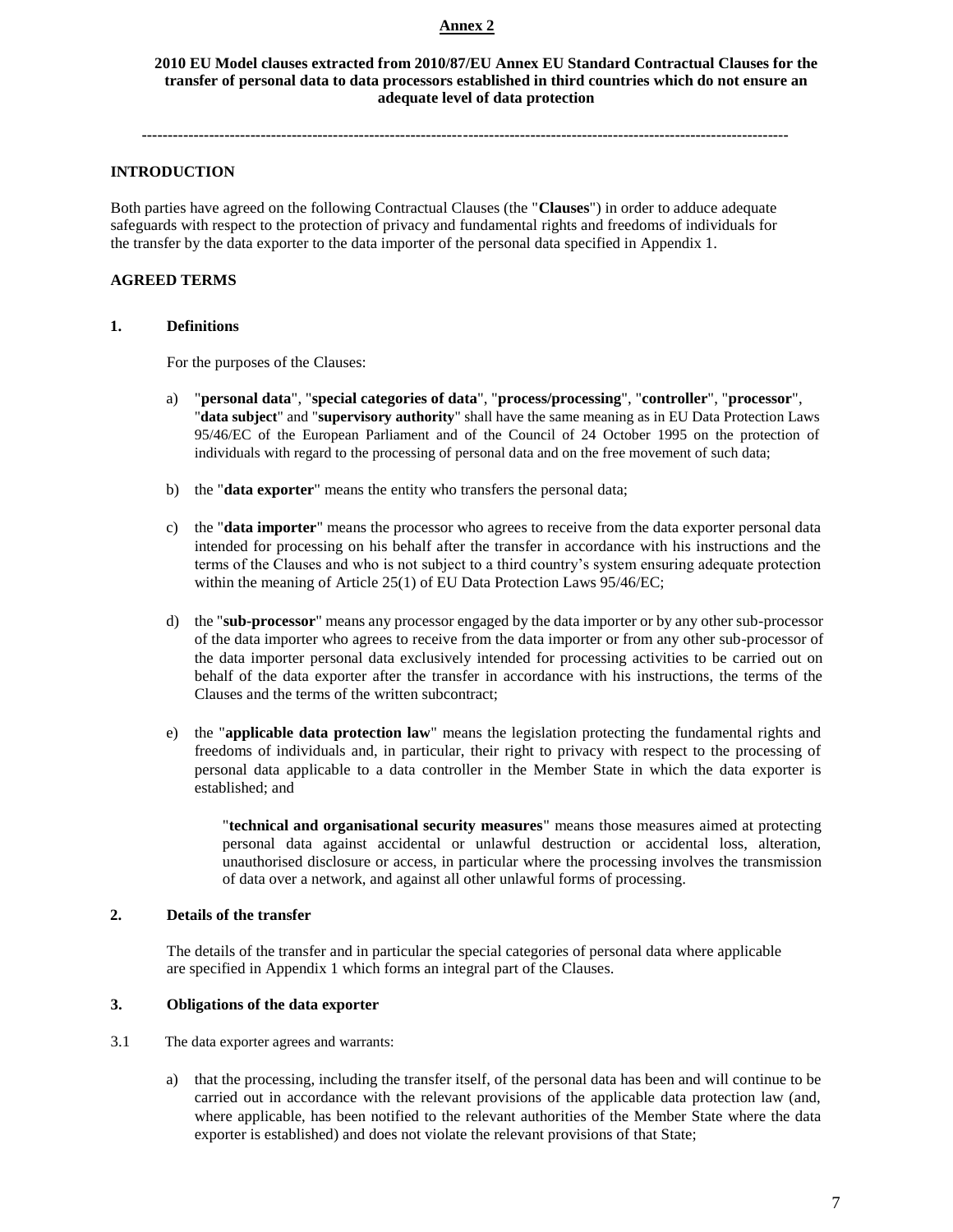- b) that it has instructed and throughout the duration of the personal data-processing services will instruct the data importer to process the personal data transferred only on the data exporter's behalf and in accordance with the applicable data protection law and the Clauses;
- c) that the data importer will provide sufficient guarantees in respect of the technical and organisational security measures specified in Appendix 2 to this contract;
- d) that after assessment of the requirements of the applicable data protection law, the security measures are appropriate to protect personal data against accidental or unlawful destruction or accidental loss, alteration, unauthorised disclosure or access, in particular where the processing involves the transmission of data over a network, and against all other unlawful forms of processing, and that these measures ensure a level of security appropriate to the risks presented by the processing and the nature of the data to be protected having regard to the state of the art and the cost of their implementation;
- e) that it will ensure compliance with the security measures;
- f) that, if the transfer involves special categories of data, the data subject has been informed or will be informed before, or as soon as possible after, the transfer that its data could be transmitted to a third country not providing adequate protection within the meaning of EU Data Protection Laws 95/46/EC;
- g) to forward any notification received from the data importer or any sub-processor pursuant to Clause 4(b) and Clause 7(3) to the data protection supervisory authority if the data exporter decides to continue the transfer or to lift the suspension;
- h) to make available to the data subjects upon request a copy of the Clauses, with the exception of Appendix 2, and a summary description of the security measures, as well as a copy of any contract for sub-processing services which has to be made in accordance with the Clauses, unless the Clauses or the contract contain commercial information, in which case it may remove such commercial information;
- i) that, in the event of sub-processing, a sub- processor providing at least the same level of protection for the personal data and the rights of data subject as the data importer under the Clauses; and
- j) that it will ensure compliance with Clause 3(a) to (i).

## **4. Obligations of the data importer**

- 4.1 The data importer agrees and warrants:
	- a) to process the personal data only on behalf of the data exporter and in compliance with its instructions and the Clauses; if it cannot provide such compliance for whatever reasons, it agrees to inform promptly the data exporter of its inability to comply, in which case the data exporter is entitled to suspend the transfer of data and/or terminate the contract;
	- b) that it has no reason to believe that the legislation applicable to it prevents it from fulfilling the instructions received from the data exporter and its obligations under the contract and that in the event of a change in this legislation which is likely to have a substantial adverse effect on the warranties and obligations provided by the Clauses, it will promptly notify the change to the data exporter as soon as it is aware, in which case the data exporter is entitled to suspend the transfer of data and/or terminate the contract;
	- c) that it has implemented the technical and organisational security measures specified in Appendix 2 before processing the personal data transferred;
	- d) that it will promptly notify the data exporter about:
		- (i) any legally binding request for disclosure of the personal data by a law enforcement authority unless otherwise prohibited, such as a prohibition under criminal law to preserve the confidentiality of a law enforcement investigation;
		- (ii) any accidental or unauthorised access; and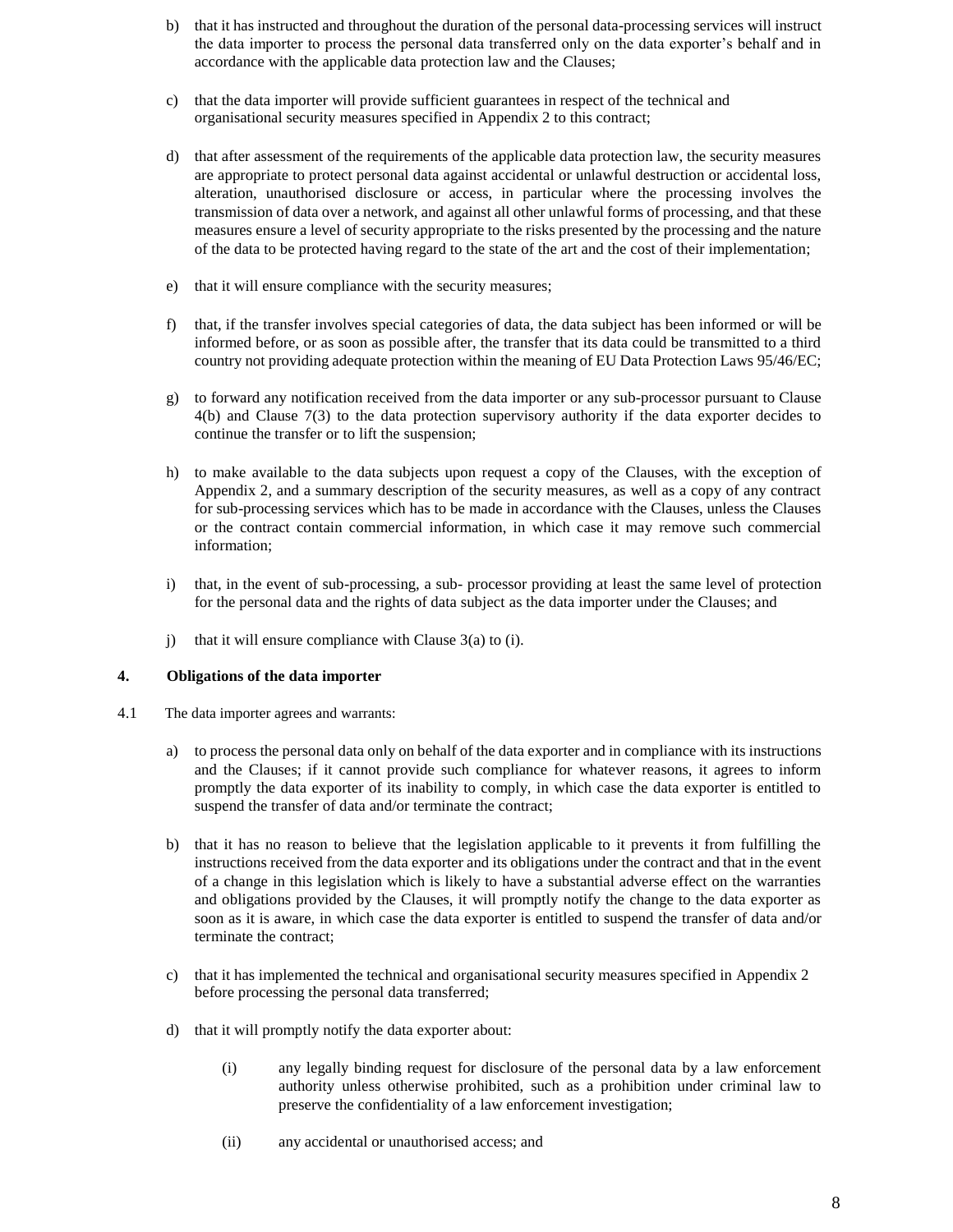- (iii) any request received directly from the data subjects without responding to that request, unless it has been otherwise authorised to do so;
- e) to deal promptly and properly with all inquiries from the data exporter relating to its processing of the personal data subject to the transfer and to abide by the advice of the supervisory authority with regard to the processing of the data transferred;
- f) to make available to the data subject upon request a copy of the Clauses, or any existing contract for sub-processing, unless the Clauses or contract contain commercial information, in which case it may remove such commercial information, with the exception of Appendix 2 which shall be replaced by a summary description of the security measures in those cases where the data subject is unable to obtain a copy from the data exporter;

## **5. Liability**

- 5.1 The parties agree that any data subject, who has suffered damage as a result of any breach of the obligations by any party or sub-processor is entitled to receive compensation from the data exporter for the damage suffered.
- 5.2 If a data subject is not able to bring a claim for compensation in accordance with paragraph 1 against the data exporter, arising out of a breach by the data importer or his sub-processor of any of their obligations, because the data exporter has factually disappeared or ceased to exist in law or has become insolvent, the data importer agrees that the data subject may issue a claim against the data importer as if it were the data exporter, unless any successor entity has assumed the entire legal obligations of the data exporter by contract or by operation of law, in which case the data subject can enforce its rights against such entity.

The data importer may not rely on a breach by a sub-processor of its obligations in order to avoid its own liabilities.

## **6. Mediation and jurisdiction**

- 6.1 The data importer agrees that if the data subject invokes against it third-party beneficiary rights and/or claims compensation for damages under the Clauses, the data importer will accept the decision of the data subject:
	- a) to refer the dispute to mediation, by an independent person or, where applicable, by the supervisory authority;
	- b) to refer the dispute to the courts in the Member State in which the data exporter is established.
- 6.2 The parties agree that the choice made by the data subject will not prejudice its substantive or procedural rights to seek remedies in accordance with other provisions of national or international law.

## **7. Co-operation with supervisory authorities**

- 7.1 The data exporter agrees to deposit a copy of this contract with the supervisory authority if it so requests or if such deposit is required under the applicable data protection law.
- 7.2 The parties agree that the supervisory authority has the right to conduct an audit of the data importer, and of any sub-processor, which has the same scope and is subject to the same conditions as would apply to an audit of the data exporter under the applicable data protection law.
- 7.3 The data importer shall promptly inform the data exporter about the existence of legislation applicable to it or any sub-processor preventing the conduct of an audit of the data importer, or any sub-processor, pursuant to paragraph 2. In such a case the data exporter shall be entitled to take the measures foreseen in Clause 4(b)

## **8. Governing law**

The Clauses shall be governed by the laws of the Member State in which the data exporter is established.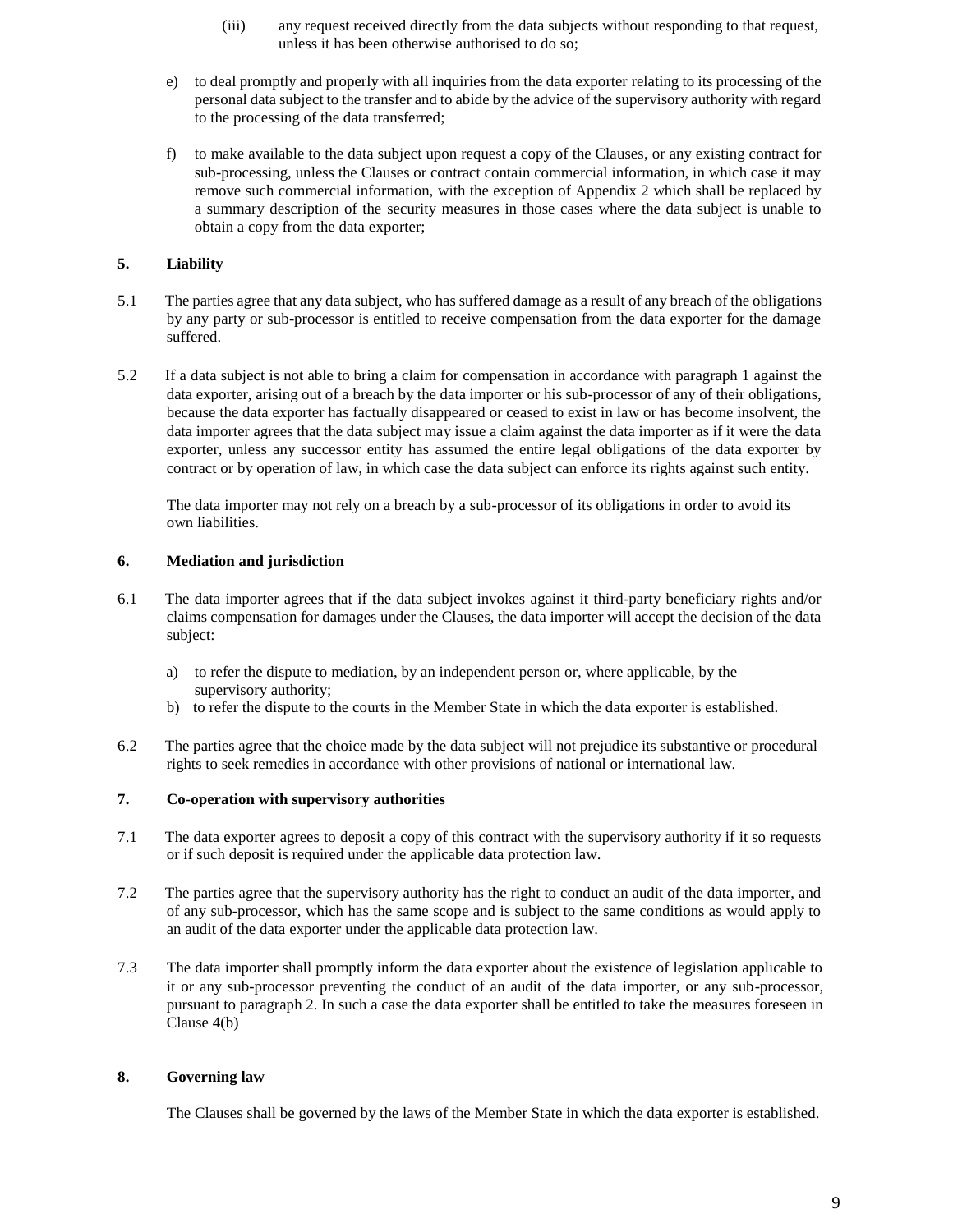## **9. Variation of the contract**

The parties undertake not to vary or modify the Clauses. This does not preclude the parties from adding clauses on business related issues where required as long as they do not contradict the Clause.

## **10. Obligation after the termination of personal data-processing services**

- 10.1 The parties agree that on the termination of the provision of data-processing services, the data importer shall, at the choice of the data exporter, return all the personal data transferred and the copies thereof to the data exporter or shall destroy all the personal data and certify to the data exporter that it has done so, unless legislation imposed upon the data importer prevents it from returning or destroying all or part of the personal data transferred. In that case, the data importer warrants that it will guarantee the confidentiality of the personal data transferred and will not actively process the personal data transferred anymore.
- 10.2 The data importer and the sub-processor warrant that upon request of the data exporter and/or of the supervisory authority, it will submit its data-processing facilities for an audit of the measures referred to in paragraph 1.

This agreement has been entered into on the date shown at the beginning of the first page of this agreement.

| <b>CUSTOMER (DATA EXPORTER):</b> |  | <b>GTRANSLATE, INC. (DATA IMPORTER)</b> |                         |
|----------------------------------|--|-----------------------------------------|-------------------------|
| BY                               |  | BY                                      | Edvard Ananyan          |
| <b>NAME</b>                      |  | <b>NAME</b>                             | Edvard Ananyan          |
| <b>TITLE</b>                     |  | <b>TITLE</b>                            | <b>CEO</b>              |
| <b>ADDRESS</b>                   |  | <b>ADDRESS</b>                          | 12 E. Tadevosyan Street |
|                                  |  |                                         | Yerevan                 |
|                                  |  |                                         | 0010, Armenia           |
| <b>DATE</b>                      |  | <b>DATE</b>                             | June 20, 2018           |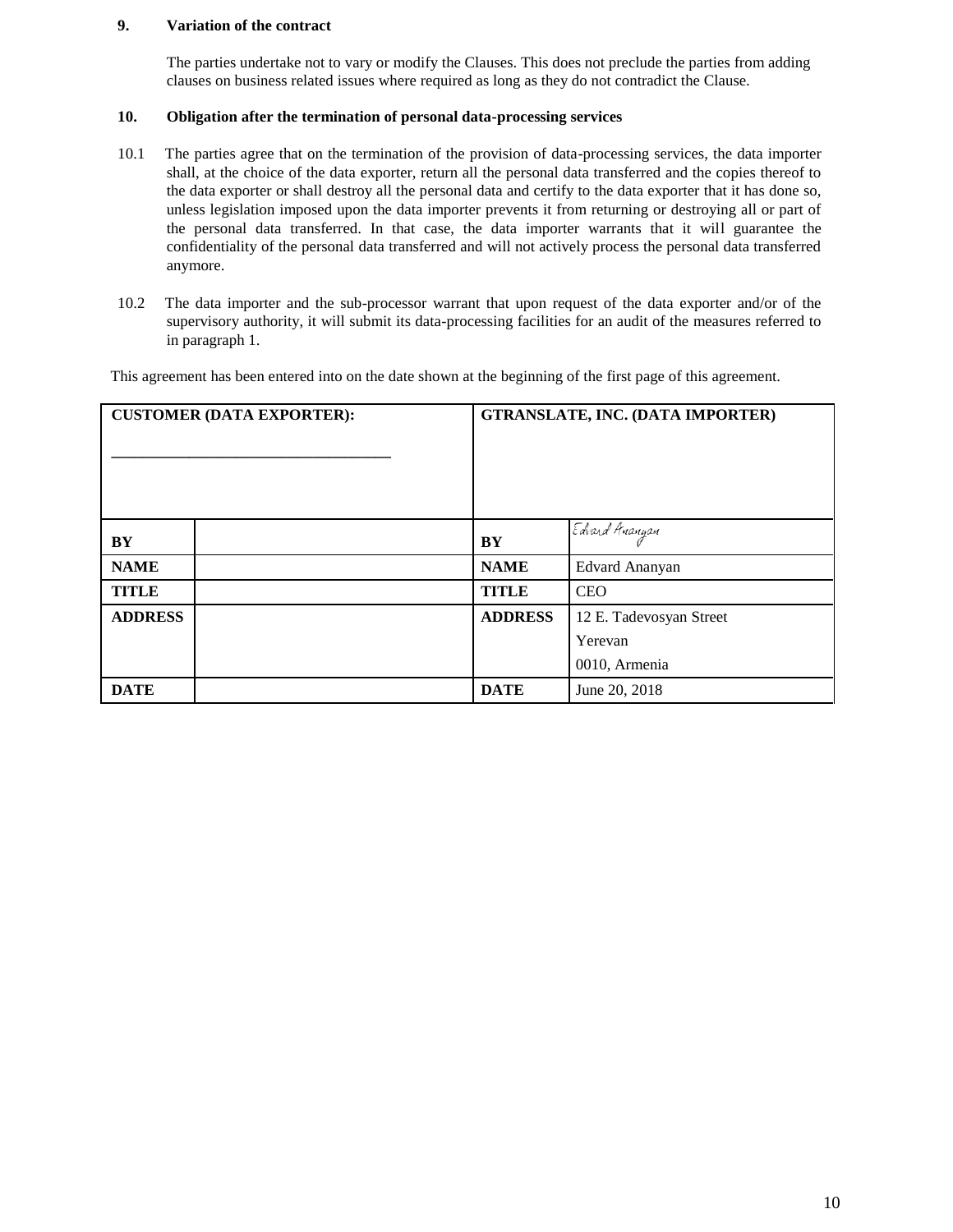## **Appendix 1**

#### **to the Standard Contractual Clauses**

This Appendix forms part of the Clauses and must be completed and signed by the parties.

The Member States may complete or specify, according to their national procedures, any additional necessary information to be contained in this Appendix.

#### **Data exporter**

The data exporter is (please specify briefly your activities relevant to the transfer):

The (i) legal entity that has created an account with GTranslate, Inc. ("**GTranslate**") for provision of the Service, and executed the Clauses as a data exporter and, (ii) all affiliates of such entity established within the EEA, which have purchased services from GTranslate or its Affiliates.

#### **Data importer**

The data importer is (please specify briefly activities relevant to the transfer):

GTranslate, which processes Personal Data upon the instruction of the data exporter in accordance with the terms of the agreement between the data exporter and GTranslate.

#### **Data subjects**

The personal data transferred concern the following categories of data subjects (please specify): The data exporter may submit Personal Data to GTranslate and its Affiliates, the extent of which is determined and controlled by the data exporter in its sole discretion, and which may include, but is not limited to Personal Data relating to the following categories of data subjects:

Prospective customers, customers, resellers, referrers, business partners, and vendors of the data exporter (who are natural persons);

Employees or contact persons of the data exporter's prospective customers, customers, resellers, referrers, subcontractors, business partners, and vendors (who are natural persons);

Employees, agents, advisors, and freelancers of the data exporter (who are natural persons); and/or

Natural persons authorized by the data exporter to use the services provided by GTranslate, Inc. to the data exporter.

#### **Categories of data**

The personal data transferred concern the following categories of data (please specify): The data exporter may submit Personal Data to GTranslate, Inc. and its Affiliates, the extent of which is determined and controlled by the data exporter in its sole discretion, and which may include, but is not limited to, the following categories of Personal Data:

Names, titles, position, employer, contact information (email, phone, fax, physical address etc.), identification data, professional life data, personal life data, connection data, or localization data (including IP addresses).

#### **Special categories of data (if appropriate)**

The personal data transferred concern the following special categories of data (please specify):

The data exporter may submit special categories of data to GTranslate and its Affiliates, the extent of which is determined and controlled by the data exporter in its sole discretion. Such special categories of data include, but may not be limited to, Personal Data with information revealing racial or ethnic origins, political opinions, religious or philosophical beliefs, trade-union membership, and the processing of data concerning an individual's health or sex life.

#### **Processing operations**

The personal data transferred will be subject to the following basic processing activities (please specify): The objective of the processing of Personal Data by GTranslate is to provide the Service, pursuant to the Terms of Service.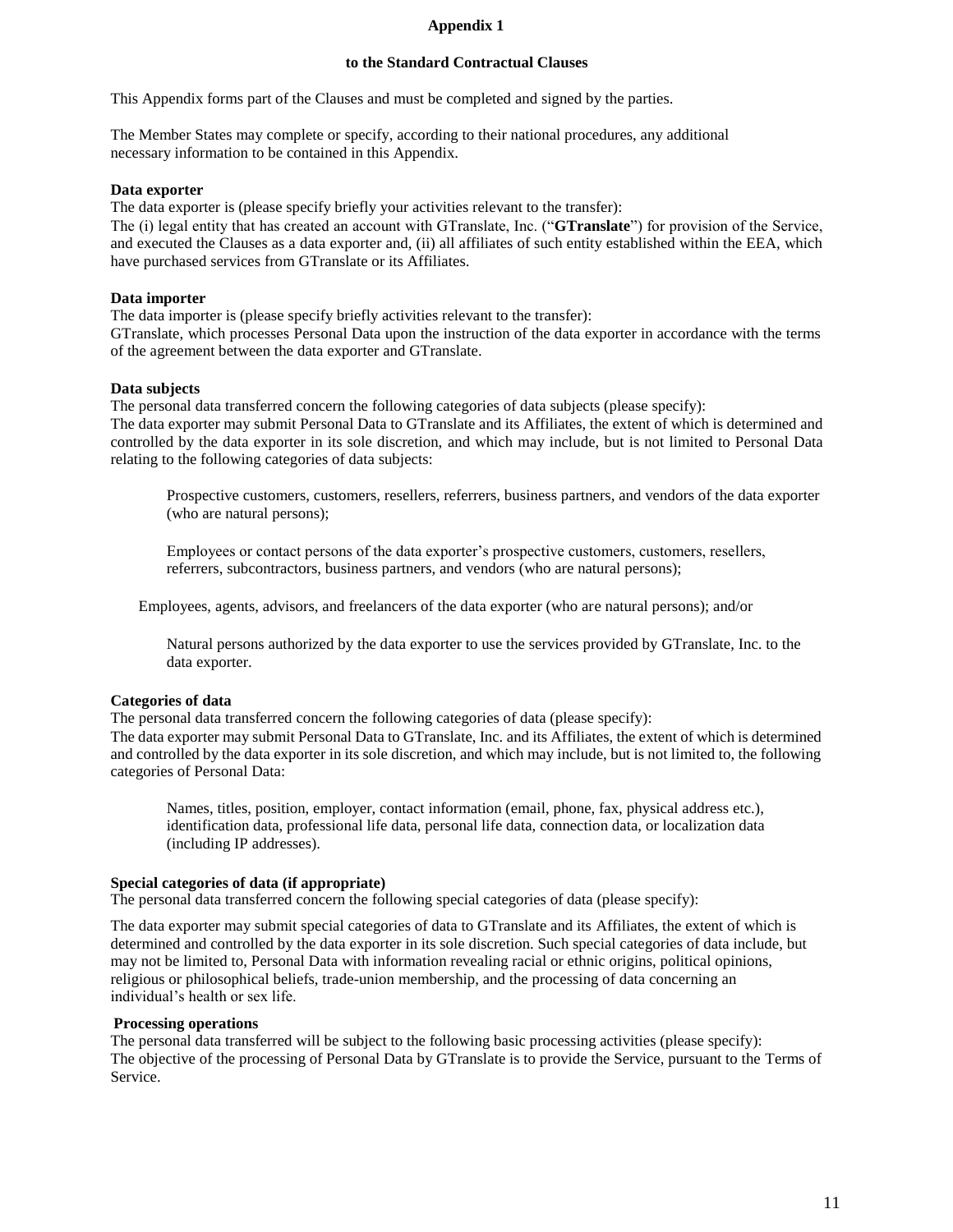| <b>CUSTOMER (DATA EXPORTER):</b> |  | <b>GTRANSLATE, INC. (DATA IMPORTER)</b> |                        |
|----------------------------------|--|-----------------------------------------|------------------------|
| BY                               |  | BY                                      | Edvard Ananyan         |
| <b>NAME</b>                      |  | <b>NAME</b>                             | Edvard Ananyan         |
| <b>TITLE</b>                     |  | <b>TITLE</b>                            | <b>CEO</b>             |
| <b>ADDRESS</b>                   |  | <b>ADDRESS</b>                          | 12E. Tadevosyan Street |
|                                  |  |                                         | Yerevan                |
|                                  |  |                                         | 0010, Armenia          |
| <b>DATE</b>                      |  | <b>DATE</b>                             | June 20, 2018          |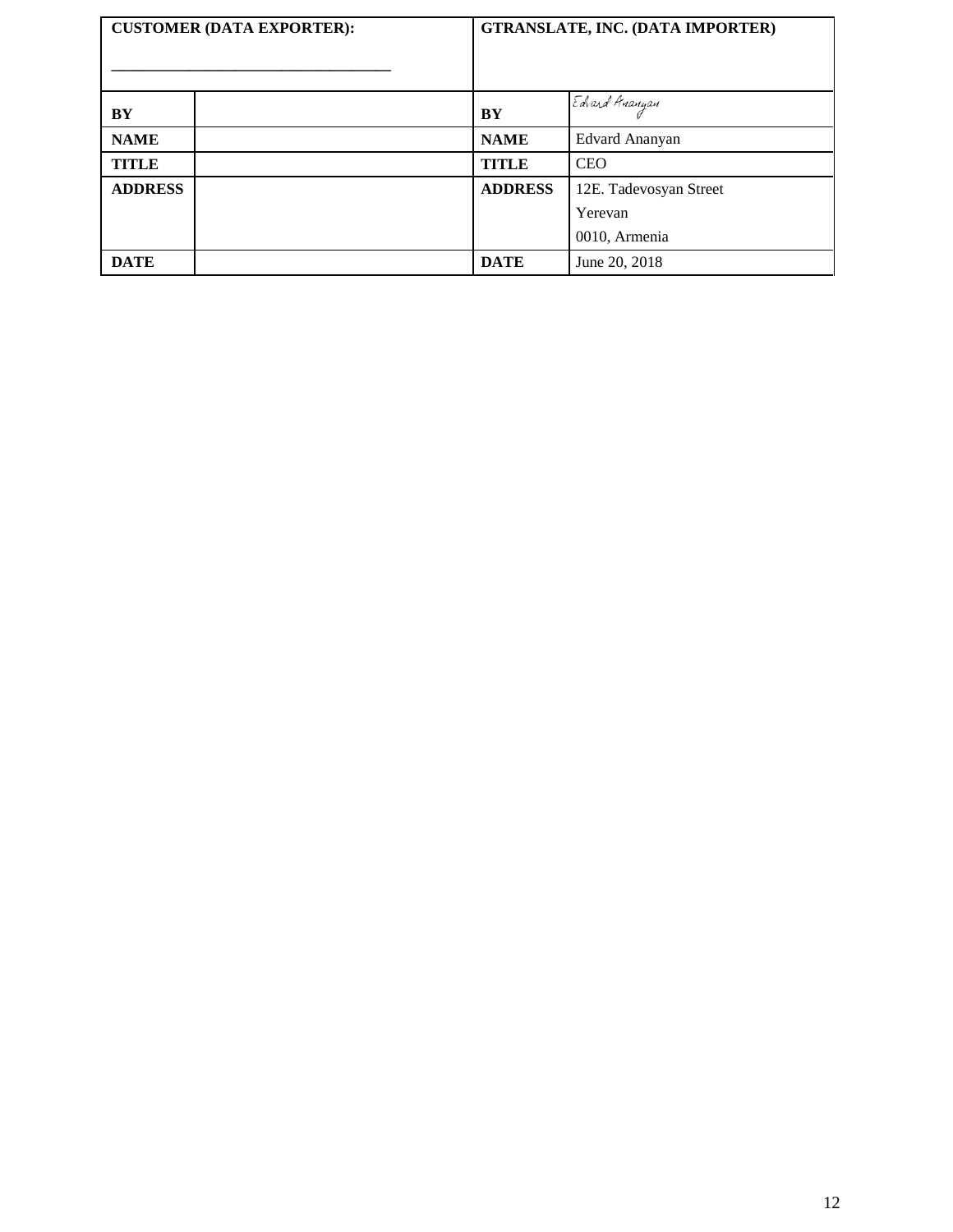## **Appendix 2**

## **to the Standard Contractual Clauses**

This Appendix forms part of the Clauses and must be completed and signed by the parties.

## **Description of the technical and organizational security measures implemented by the data importer in accordance with Clauses 3(d) and 4(c) (or document/legislation attached):**

See Annex 3 to the DPA.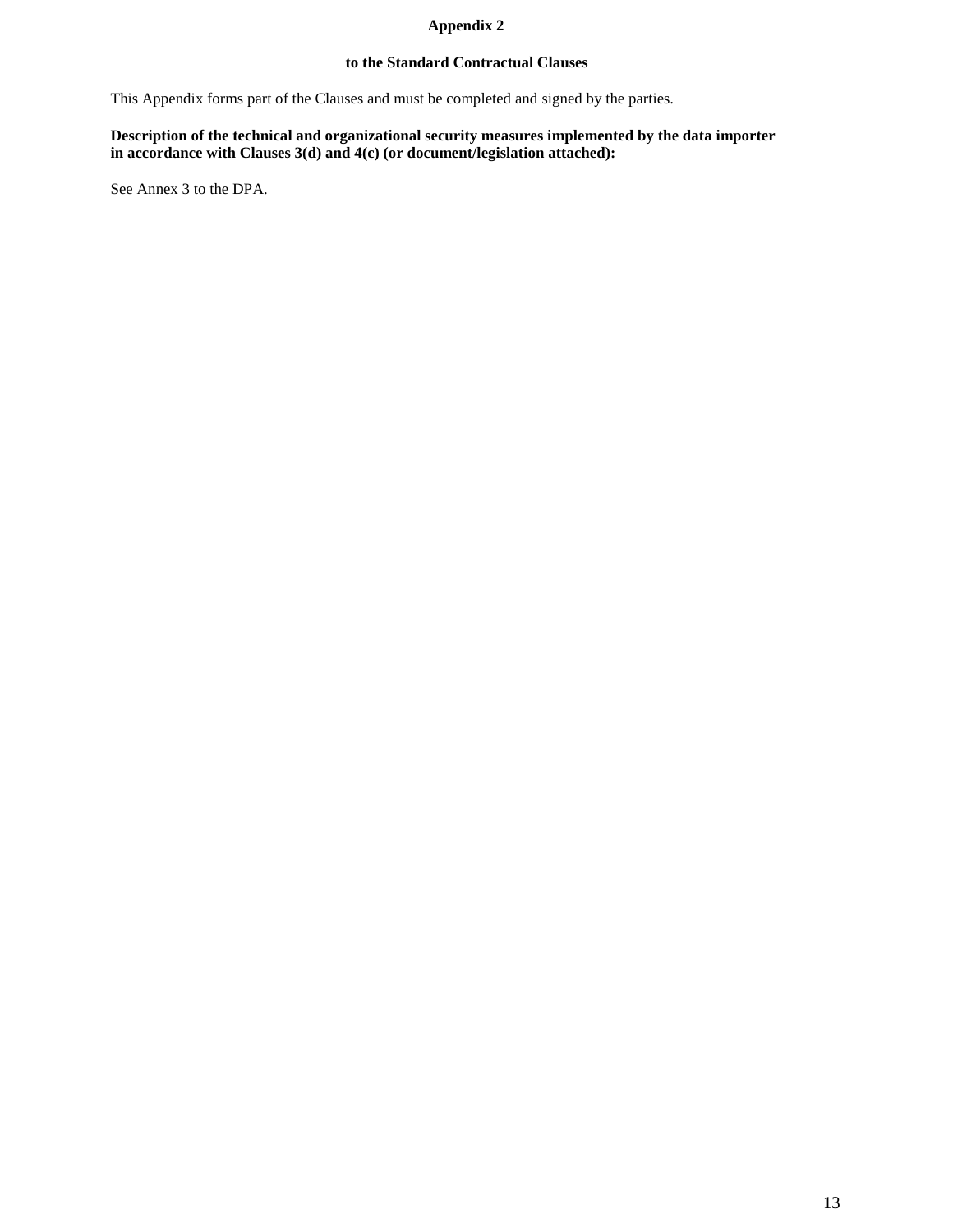#### **Annex 3**

#### **Security Measures**

- A. Data importer/sub-processor has implemented and shall maintain a security program in accordance with industry standards.
- B. More specifically, data importer/sub-processor's security program shall include:

## **Access Control of Processing Areas**

Data importer/sub-processor implements suitable measures in order to prevent unauthorized persons from gaining access to the data processing equipment (namely telephones, database and application servers and related hardware) where the personal data are processed or used, including:

Establishing security areas;

Protection and restriction of access paths;

Establishing access authorizations for employees and third parties, including the respective documentation; all

access to the data center where personal data are hosted is logged, monitored, and tracked; and

the data center where personal data are hosted is secured by a security alarm system, and other appropriate security measures.

#### **Access Control to Data Processing Systems**

Data importer/sub-processor implements suitable measures to prevent their data processing systems from being used by unauthorized persons, including:

use of adequate encryption technologies;

identification of the terminal and/or the terminal user to the data importer/sub-processor and processing systems;

automatic temporary lock-out of user terminal if left idle, identification and password required to reopen;

automatic temporary lock-out of the user ID when several erroneous passwords are entered, log file of events, monitoring of break-in-attempts (alerts); and

all access to data content is logged, monitored, and tracked.

#### **Access Control to Use Specific Areas of Data Processing Systems**

Data importer/sub-processor commits that the persons entitled to use their data processing system are only able to access the data within the scope and to the extent covered by their respective access permission (authorization) and that personal data cannot be read, copied, modified, or removed without authorization. This shall be accomplished by various measures including:

employee policies and training in respect of each employee's access rights to the personal data;

allocation of individual terminals and /or terminal user, and identification characteristics exclusive to specific functions;

monitoring capability in respect of individuals who delete, add or modify the personal data;

release of data only to authorized persons, including allocation of differentiated access rights and roles;

use of adequate encryption technologies; and

control of files, controlled and documented destruction of data.

#### **Availability Control**

Data importer/sub-processor implements suitable measures to ensure that personal data are protected from accidental destruction or loss, including:

infrastructure redundancy; and

backup is stored at an alternative site and available for restore in case of failure of the primary system.

#### **Transmission Control**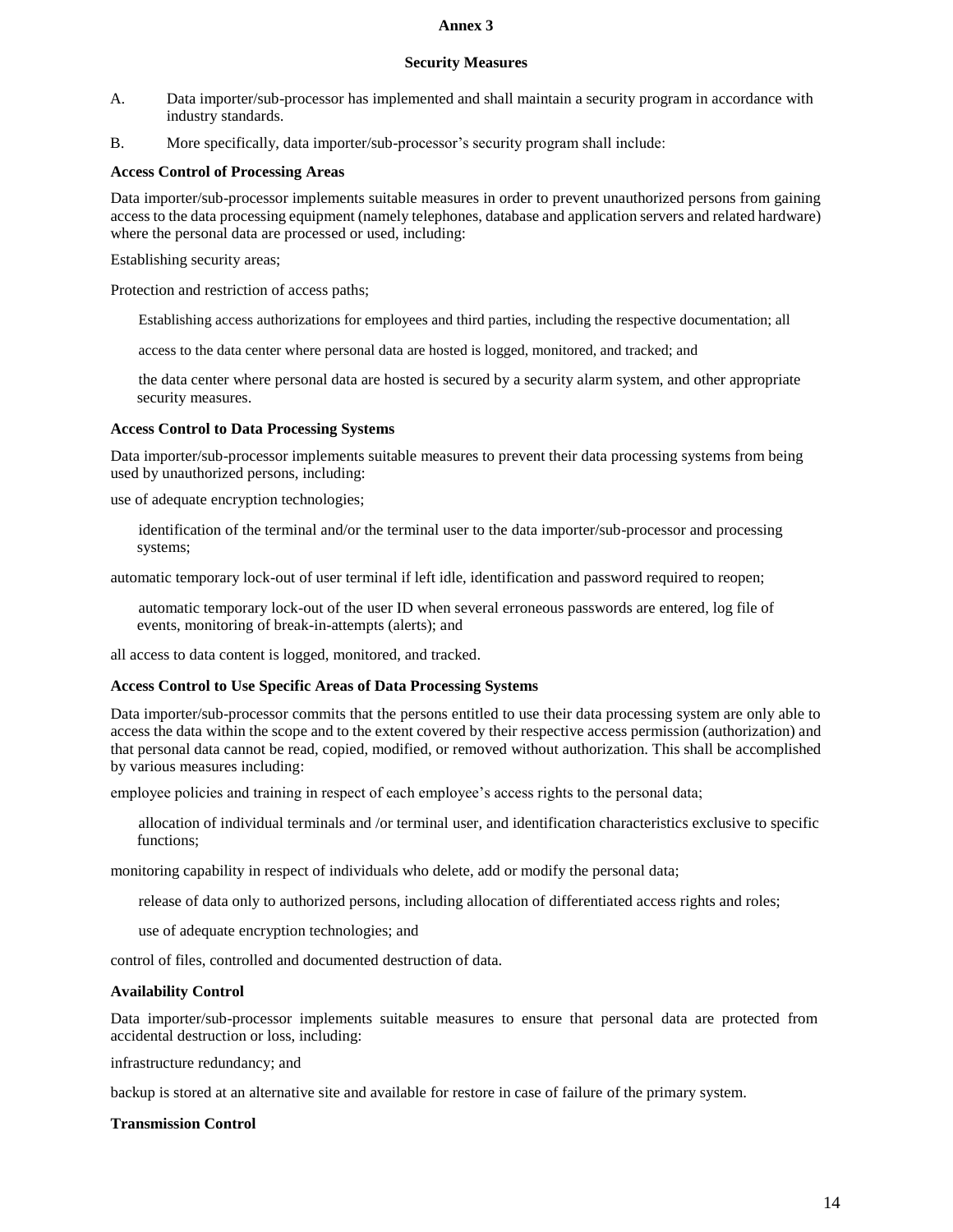Data importer/sub-processor implements suitable measures to prevent the personal data from being read, copied, altered or deleted by unauthorized parties during the transmission thereof or during the transport of the data media. This is accomplished by various measures including:

use of adequate firewall, VPN and encryption technologies to protect the gateways and pipelines through which the data travels;

certain highly confidential employee data (e.g., personally identifiable information such as National ID numbers, credit or debit card numbers) is also encrypted within the system; and

providing user alert upon incomplete transfer of data (end to end check); and as

far as possible, all data transmissions are logged, monitored and tracked.

#### **Input Control**

Data importer/sub-processor implements suitable input control measures, including:

an authorization policy for the input, reading, alteration and deletion of

data; authentication of the authorized personnel;

protective measures for the data input into memory, as well as for the reading, alteration and deletion of stored data;

utilization of unique authentication credentials or codes (passwords);

providing that entries to data processing facilities (the rooms housing the computer hardware and related equipment) are kept locked;

automatic log-off of user ID's that have not been used for a substantial period of time; and

proof established within data importer/sub-processor's organization of the input authorization;

and electronic recording of entries.

#### **Separation of Processing for different Purposes**

Data importer/sub-processor implements suitable measures to ensure that data collected for different purposes can be processed separately, including:

access to data is separated through application security for the appropriate users;

modules within the data importer/sub-processor's data base separate which data is used for which purpose, i.e. by functionality and function;

at the database level, data is stored in different normalized tables, separated per module, per Controller Customer or function they support; and

interfaces, batch processes and reports are designed for only specific purposes and functions, so data collected for specific purposes is processed separately.

#### **Documentation**

Data importer/sub-processor will keep documentation of technical and organizational measures in case of audits and for the conservation of evidence. Data importer/sub-processor shall take reasonable steps to ensure that persons employed by it, and other persons at the place of work concerned, are aware of and comply with the technical and organizational measures set forth in this Appendix 2.

#### **Monitoring**

Data importer/sub-processor shall implement suitable measures to monitor access restrictions to data importer/subprocessor's system administrators and to ensure that they act in accordance with instructions received. This is accomplished by various measures including:

individual appointment of system administrators;

adoption of suitable measures to register system administrators' access logs to the infrastructure and keep them secure, accurate and unmodified for at least six months;

yearly audits of system administrators' activity to assess compliance with assigned tasks, the instructions received by the data importer/sub-processor and applicable laws;

keeping an updated list with system administrators' identification details (e.g. name, surname, function or organizational area) and tasks assigned and providing it promptly to data exporter upon request.